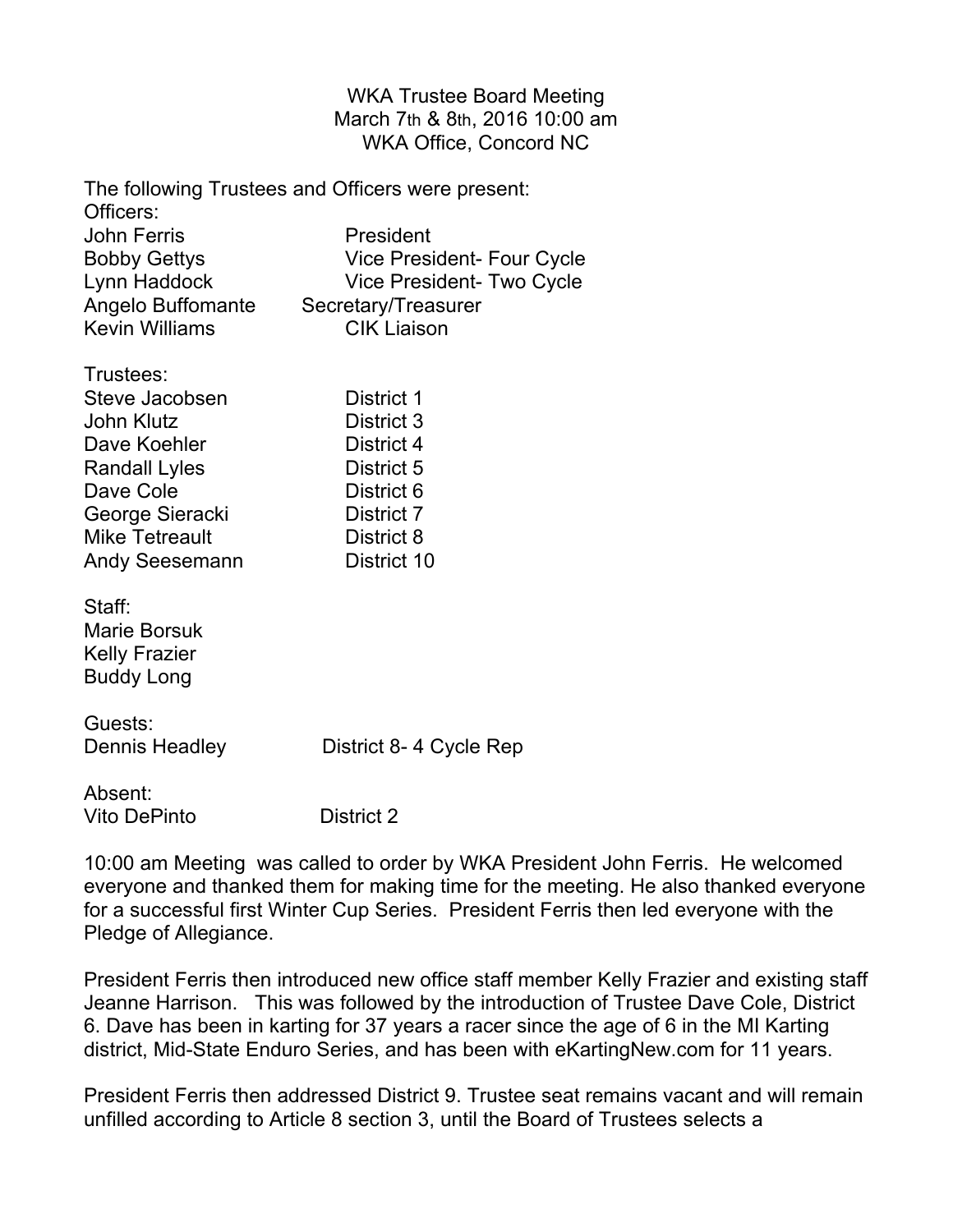replacement.

President Ferris proposed the following officer change. It was proposed Angelo Buffomante remain secretary and approve Mike Tetreault as Treasurer. A motion was made by Jacobsen, second by Sieracki to approve Trustee Tetreault as Treasurer and for Officer Buffomante to remain secretary. In Favor: Jacobson, Klutz, Koehler, Lyles, Sieracki, Seesemann, D. Cole. Tetreault abstained.

Newly approved Treasurer Tetreault reviewed the Daytona P&L's.

A Dirt Sponsor for the December 2016 event was discussed, along with proposed class payouts.

Unilli Tires contract is fulfilled. WKA will be contacting potential sponsors for the Dirt Track. We are accepting new bids for Tire Sponsors, and making plans to move forward.

Track conditions for the dirt track was also discussed and resolved with Daytona Int'l Speedway.

Vice President Gettys and Trustee Lyles opened a discussion on the Clone Rules. A committee of Getty, Klutz, Lyles and Koehler was formed to re-visit the Clone rules and report back to the Board by June 1st.

Dennis Headley 4 cycle rep from District 8 was welcomed to the meeting.

Trustee Lyles presented a protest for driver Caleb Bacon. Protest stated that he was not told at scales that he was light/ under weight. This protest was thoroughly discussed and paperwork reviewed.

Protest from Brent Crews/ Lanford was reviewed and discussed in length. Motion was made by D. Cole, second by Koehler to deny late protest due to section 110.2. Motion passes 7 to 1. Mike Abstained, In Favor: Jacobson, Klutz, Koehler, Lyles, Sieracki, Seesemann, D. Cole. Motion passed.

The Board then reviewed the Bacon protest again. Upon review of information presented, the Board ruled that there was an error in communications by WKA officials at scales and Tech. A motion was made by Cole, second by Sieracki to uphold the protest and reinstate the finishing position. Motion passed. In Favor: Jacobson, Klutz, Koehler, Lyles, Sieracki, Seesemann, D. Cole. Abstained: Tetreault.

Liaison Williams opened a discussion on potential advertising options. WKA will need to reach out to all racing audiences, with a goal of WKA awareness and to attract new members and new tracks. Electronic advertising was discussed in such entities as Hotrod.com and other sites. Mr. Williams suggested a 6 month electronic trial as opposed to a printed magazine.

Motion was made by Seesemann seconded by Koehler to establish a \$5000 budget for this venture until12/31/2016. In Favor: Jacobson, Klutz, Koehler, Lyles, Sieracki,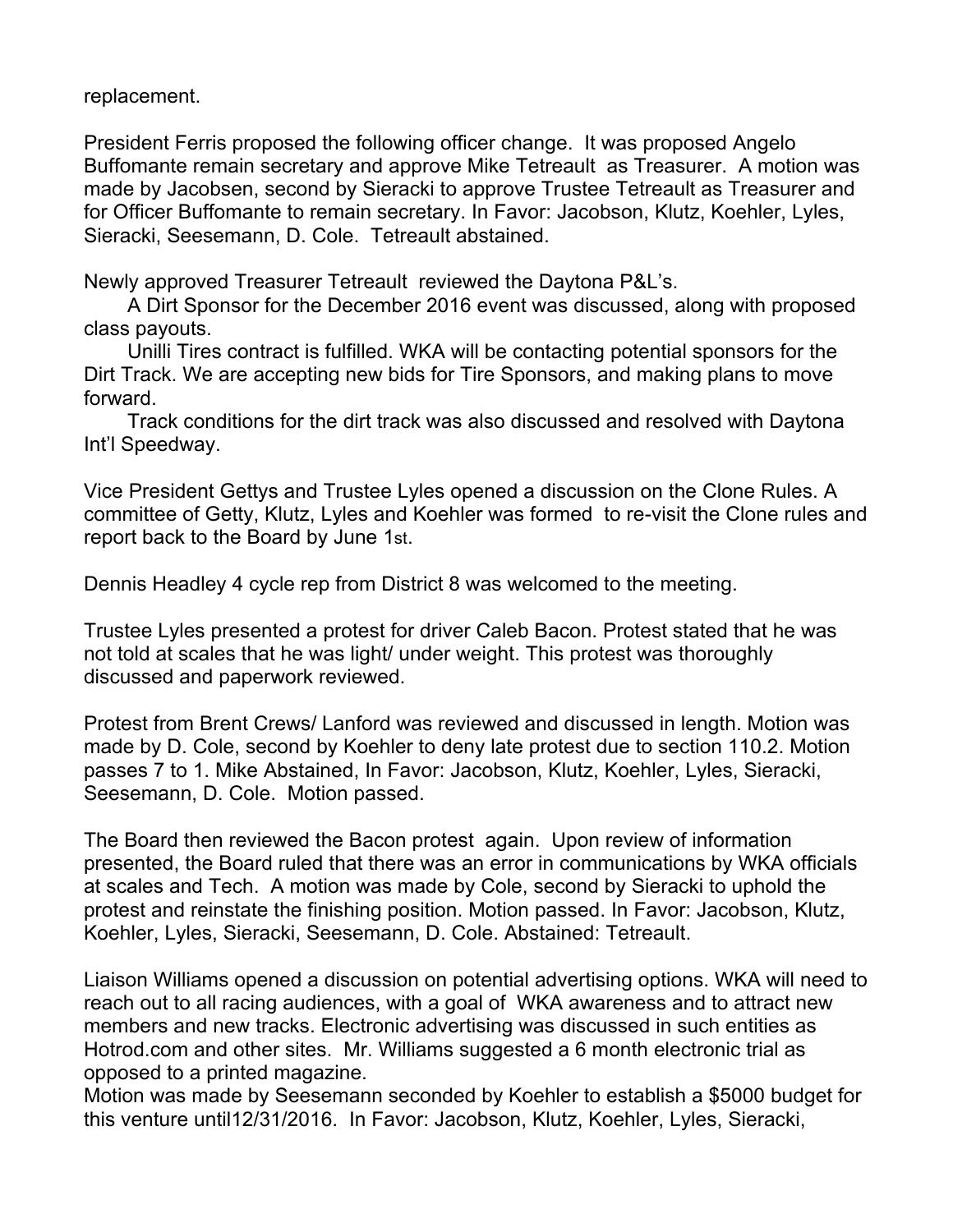Seesemann, D. Cole, and Tetreault.. Motion passed Trustee Cole and Mr. Williams have volunteered to create the media page.

Winter Cup update was discussed. It was felt that it was successful considering the limited time we had for advertising. It also brought in income for the months where there had previously been no race events. It also brought more advertising and awareness of the sponsors we partners with.

After lunch the Board reconvened at 1:05.

Mr. Williams presented an update on the ACCUS meeting. WKA' dominate function in karting was discussed. Mr. Williams will keep the Board informed on this item.

National Calendar Listings was the next topic opened for discussion. Pricing, procedure, what do they get, and why is it important to be on the calendar. Mr. Williams will have a proposal at next meeting either electronically or on conference call. CIK guideline will be used.

Trustee Cole made a suggestion that Safety Tech Sheets be available on the website for download. Committee of L. Haddock, D. Koehler, B. Getty and D. Cole- will make a presentation at a future meeting.

List of Mater tracks needs to be updated. Track Membership committee (G. Sieracki, D. Cole, M. Borsuk, D Koehler, and D. Headley) to develop a packet to send out to tracks. Insurance rates were discussed at length and the committee was asked to research information to see where we can cut cost. Need to develop a way to entice people to use our wrist band program.

L. Haddock asked if there was a way to put the Tech Manual on the website as a PDF non-printable version. Selling of Tech Manuals is a revenue source and placing it out on the website is not an option at this time.

J. Klutz presented possible Road Race track venues for 2017. It was discussed in great detail, as to where WKA wants to go in 2017. More races/ less races, Destination tracks and class structure. Road Race committee to consider and get back to the Board with recommendations.

LO206 Road Race header issue was brought to the attention of the board by D. Koehler. Motion was tabled to amend rule 362.7 & .8 page 61. RLV will be contacted to engineer a pipe to eliminate the problems with the existing 2 pipes now being used. Refer back to RLV. Trustee Klutz to take measurements at Roebling and report back for future discussion.

M. Tetreault started discussion of Winter Cup 2017 Schedule. Discussion included,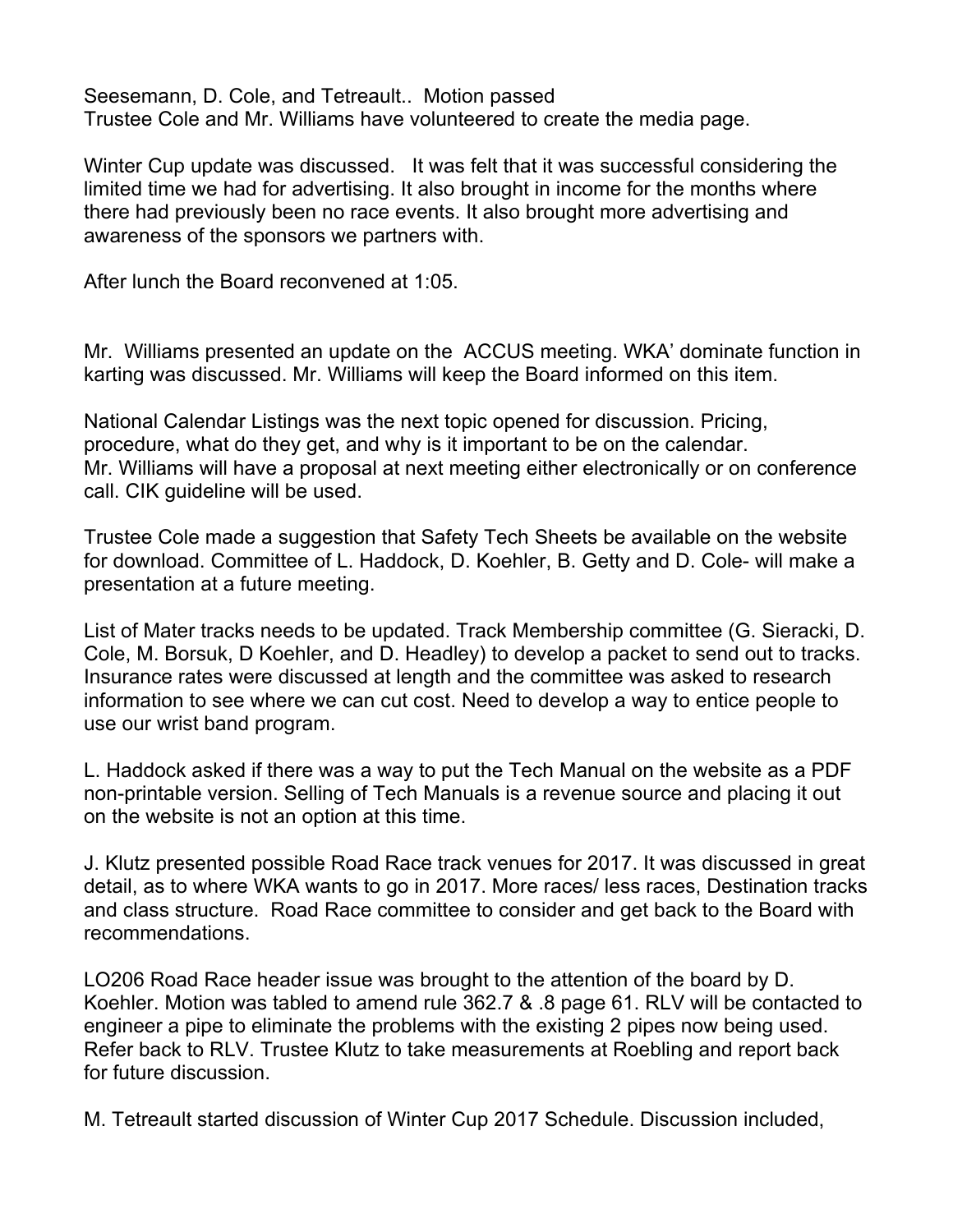what tracks do we want to go to: Daytona, Orlando, Ocala, Mooresville, NOLA, Jacksonville were a few of the tracks discussed. Dates of February 3-5, March 3-5 and March 31 – April 2 were discussed. Senior Local Option classes were also discussed.

CIK bodywork was discussed for LO206 Jr. and Sr. for Winter Cup series for 2017. Motion made by S. Jacobsen, second by Sieracki to run CIK bodywork for LO206 for 2017 Winter Cup with Man Cup chassis/ body specs.

In Favor: Jacobson, Klutz, Lyles, Sieracki, Seesemann. Opposed: Koehler, Cole, Tetreault. Motion passed

5 Race series discussed for 2017 Gold Cup, Possible locations Jacksonville, Kershaw, New Jersey, New Castle, Summit Point ( Washington Circuit), Camden, Concept, and Adkins were put on the table.

Trustee Koehler suggested to create a questionnaire to go out to Gold Cup racers to see their preference on series format. Trustee Cole made a motioned, second by Jacobsen for the questionnaire to be created and passed out at the Jacksonville event. In Favor: Jacobson, Klutz, Koehler, Lyles, Sieracki, Seesemann, D. Cole, and Tetreault.

Motion passed.

Man Cup tracks and dates discussed for 2017 Series. Daytona, Pittsburg, Badger, New Castle, NOLA and Go Pro.

Manufacturers Cup tires were discussed for 2017. A motion was made by Jacobsen, seconded by Sieracki to change tire for Yamaha Jr. from 600's to a 710 rear tire. Motion passed: All in favor: Jacobson, Klutz, Koehler, Lyles, Sieracki, Seesemann, D. Cole, and Tetreault.

Discussion was opened by Vice President Getty to change 263.11 Masters Senior Age and Weight, Age 35-39 will run at 405lbs. Age 40 and up will run at 390lbs. Motion was made by M. Tetreault, second by Koehler to change 263.11 Masters Senior Age and Weight as recommended. In favor: Jacobson, Klutz, Koehler, Lyles, Sieracki, Seesemann, D. Cole, and Tetreault. Motion passed

Board resumed meeting at 8:40 on Tuesday, March  $8<sup>th</sup>$ .

The Board reopened the District 9 vacancy for discussion. After a in-depth discussion, a motion was made by Lyles, second by Koehler to nominate Angelo Buffomante as Trustee for District 9. In favor: Jacobson, Klutz, Koehler, Lyles, Sieracki, Seesemann, D. Cole, and Tetreault. Motion passed

Track incentive programs were discussed. Various discounts could be created in order to entice tracks to promote new WKA memberships and receive an incentive for each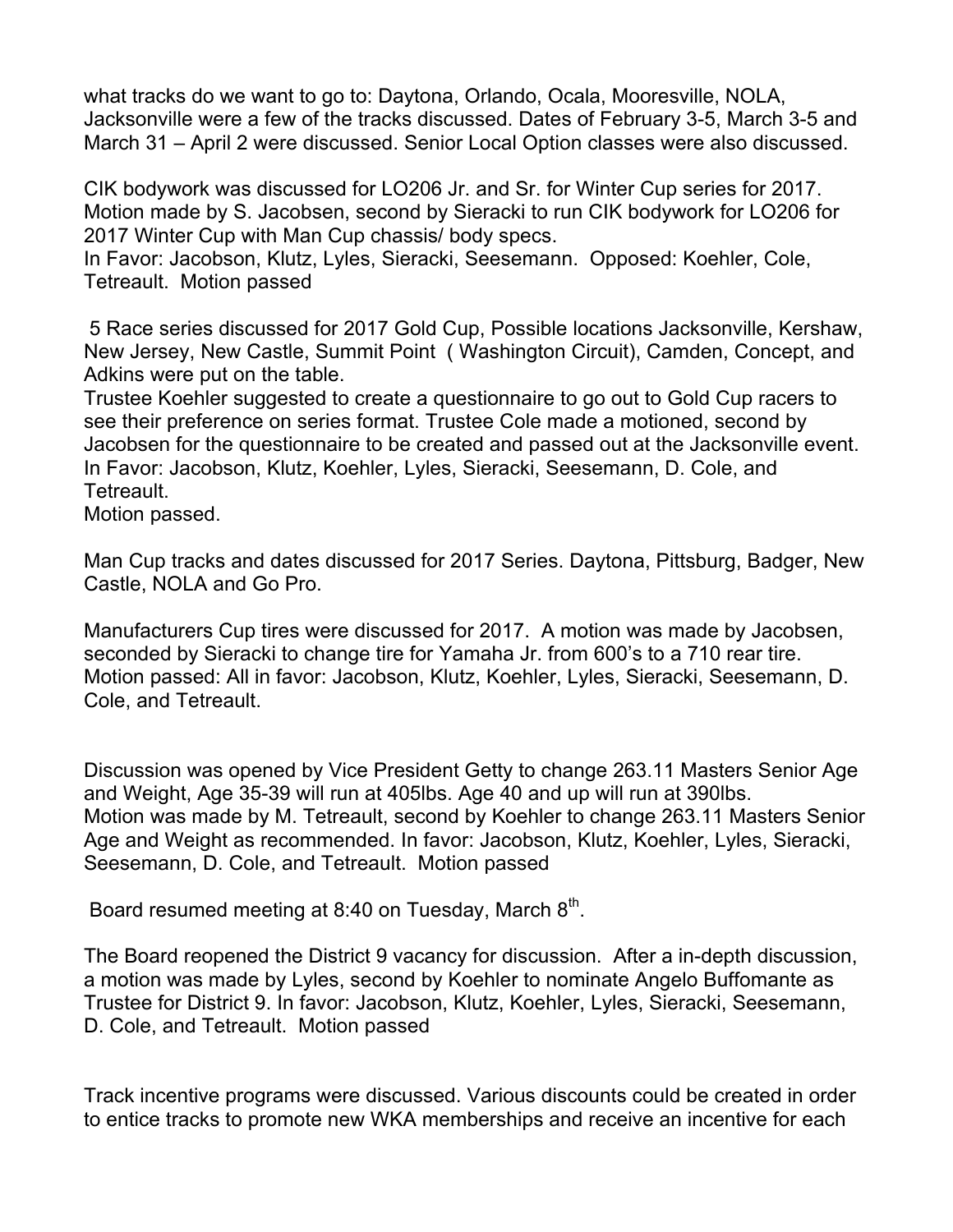new member they sign up. Suggestion to go to the Track Benefits Committee.

Trustee/Treasurer Tetreault brought up the possibility of doing a new type of membership card and doing away with the old laminated card. A new machine will be ordered membership cards to be printed by Jeanne.

Trustee/Treasurer Tetreault reopened the discussion on full CIK bodywork. Item was tabled for further information and will be reopened at a later date.

Treasurer Tetreault presented P & L comparison from 2015 to 2016. It was thoroughly reviewed and discussed with questions asked and answered.

Re origination of Competition Committee was discussed. M. Tetreault asked for the board to approve 2 &4 Cycle VP to appoint committee members. Motion was made by M. Tetreault second by Koehler to allow Committees to be formed with the above rules pending board approval of committee selections. Jacobson, Klutz, Koehler, Lyles, Sieracki, Seesemann, D. Cole, and Tetreault. Motion passed

A Motion was made by Trustee Koehler, seconded by Trustee Cole to allow the Master weights to be released prior to minutes approval. In favor: Jacobson, Klutz, Koehler, Lyles, Sieracki, Seesemann, D. Cole, and Tetreault. Motion passed

Trustee Koehler asked to be allowed to work with Buddy Long on the 2017 Gold Cup schedule.

S. Jacobsen asked about lifetime memberships. What constitutes a direct detriment to WKA, how often are lifetime membership list reviewed for accuracy. Lifetime membership criteria to be reviewed. Trustee Sieracki suggested that a thank you for serving letter be sent. Also brought up was sending a letter with a request to redo a membership application, and signed Agreement of Release. This would insure that we have the right address for everyone and eliminate the cost of sending Tech Manuals and other printed items only to have them returned for additional cost.

Sales Force database was next on the agenda. This computer program to be a more efficient program. More training is to be scheduled in the future with office staff. Bar coding will be available merging of all office features and track needs. On track, numbered engine seals, tire seals can be merged to mobile devices.

Looking into possible Motorsports Registration for online entries. Customers at Mooresville seemed to like the ability to pay with credit card at the track. Will continue that option and looking into getting better credit card terminals to take to the tracks.

Request was made to the Executive committee by Trustee Jacobsen to look into the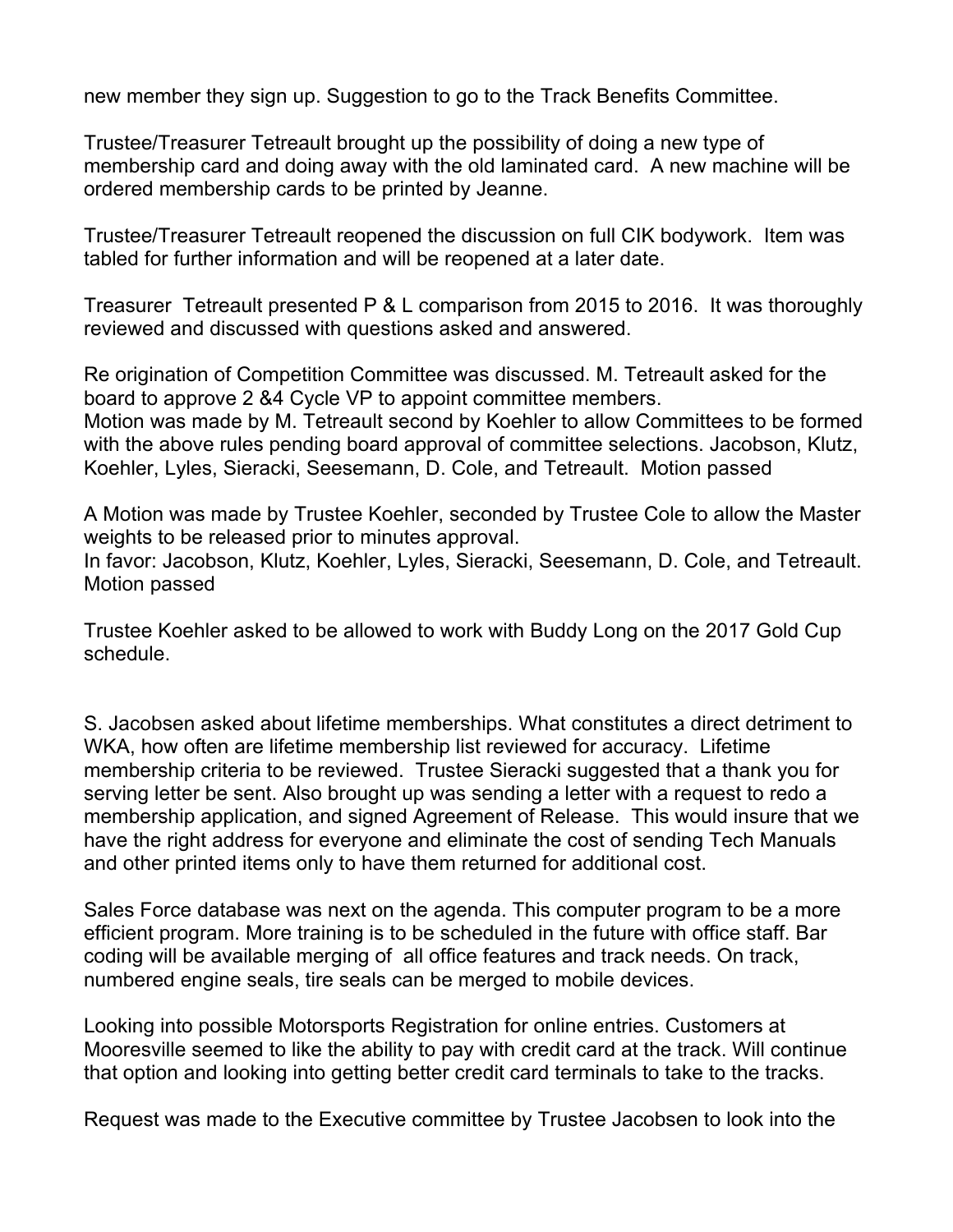pay for event workers, to make sure we are in line. John to look into pay level for race officials as well.

Trustee Jacobsen asked to review mileage pay for travel which is currently at 35¢ per mile, and to increase it to match government reimbursement which is 54¢ per mile President Ferris indicated that that has been reviewed before and they decided to keep the mileage reimbursement at the current per mile rate. He also offered the suggestion that everyone can deduct the difference off personal taxes and get the tax deduction.

Grand National and Divisional/Regional Bonus Points for Mfg Cup, Gold Cup, and Road Race series was re opened from the August 2015 meeting. A clarification was made regarding the elimination of Grand National bonus points in all series. The bonus would be 50 points for attending all the races in the series. This would eliminate all Divisional/Regional Bonus Points. The 5 bonus point for fast time qualifying would still be used. A motion was made by Seesemann, second by Tetreault to include the wording of No Regional and Divisional transfer points. In favor: Jacobson, Klutz, Koehler, Lyles, Sieracki, Seesemann, D. Cole, and Tetreault. Motion passed During this discussion it was also noted that WKA need to come up with a program to entice people to compete at their local tracks.

Next board meeting to be put on the National Calendar: Monday July 18, 2017 which would be after the Mfg Cup, New Castle event. Location to be determined by availability of a meeting room at the hotel. The membership meeting is tentatively schedule for September 26-27 after the second New Castle Mfg. Cup event.

Next conference call is scheduled for 4/12/16. Deadline to submit agenda items are 1st of the month. Agenda and items for review to go out 1 week prior to call to allow trustees time to review prior to conference call.

L. Haddock brought to the Boards attention the minimum blow down rule for Yamaha. .380 min. Needs to be added to figure 601.9- Ports and figure 606.2 in the tech manual. To be implemented on April 4th Man Cup race.

Rule 618.6 also needs to be clarified and updated, as to how long a motor should be able to hold pressure.

Motion was made S. Jacobsen and seconded by G. Sieracki to accept L. Haddocks proposal to accept seals and blown down specs. Rule update is tentative and per review electronically of actual values. Once reviewed a Tech update will be released.

Other items:

The following will be enforced: Rule 211.10- Running Engines while kart is on a stand.

Dogs on leashes while in pit area.

Transponder needs to be on kart for at least the last two practice sessions.